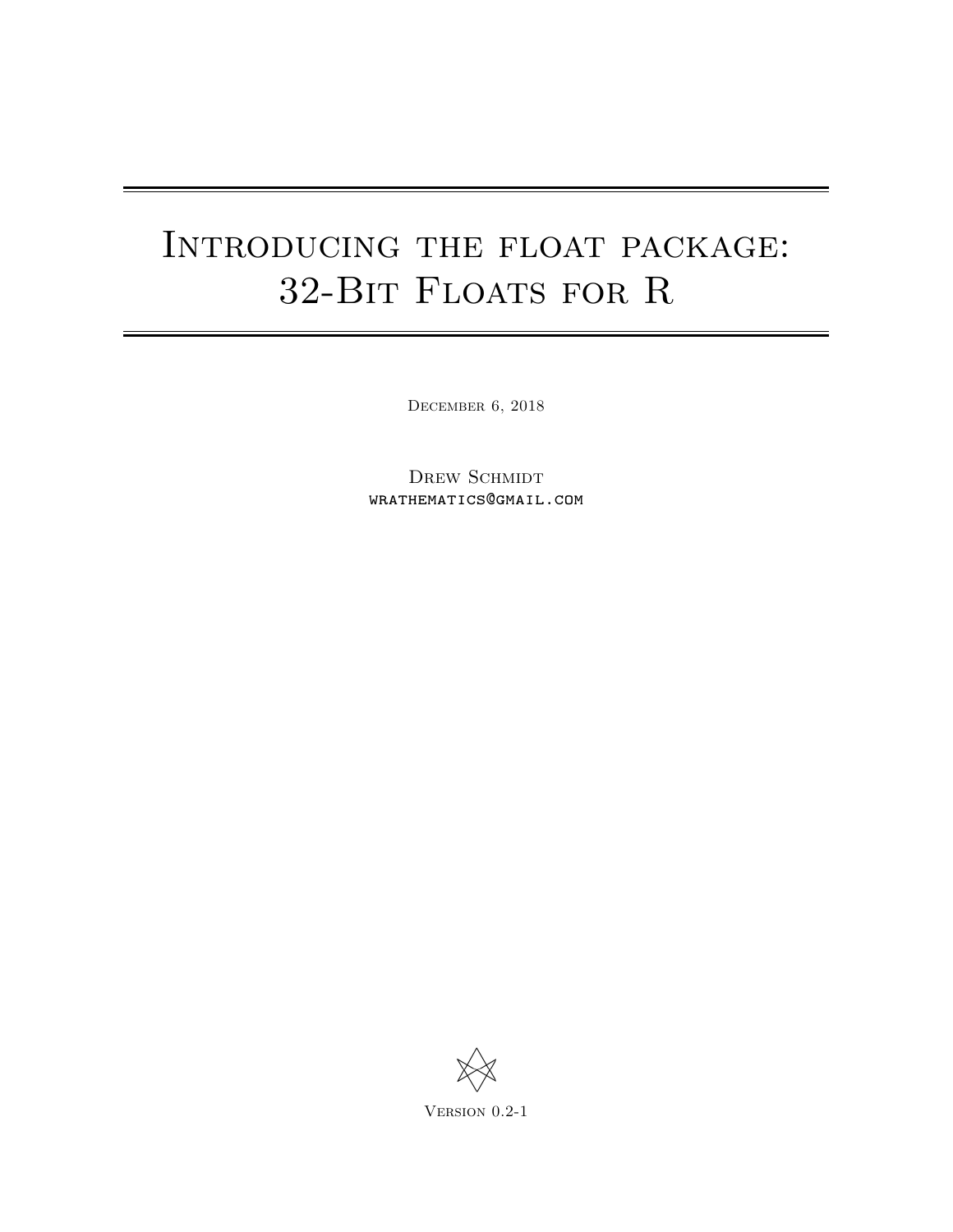## Acknowledgements and Disclaimer

Any opinions, findings, and conclusions or recommendations expressed in this material are those of the authors and do not necessarily reflect the views of the National Science Foundation. The findings and conclusions in this article have not been formally disseminated by the U.S. Department of Health & Human Services nor by the U.S. Department of Energy, and should not be construed to represent any determination or policy of University, Agency, Administration and National Laboratory.

This manual may be incorrect or out-of-date. The author(s) assume no responsibility for errors or omissions, or for damages resulting from the use of the information contained herein.

This publication was typeset using LAT<sub>E</sub>X.

Permission is granted to make and distribute verbatim copies of this vignette and its source provided the copyright notice and this permission notice are preserved on all copies.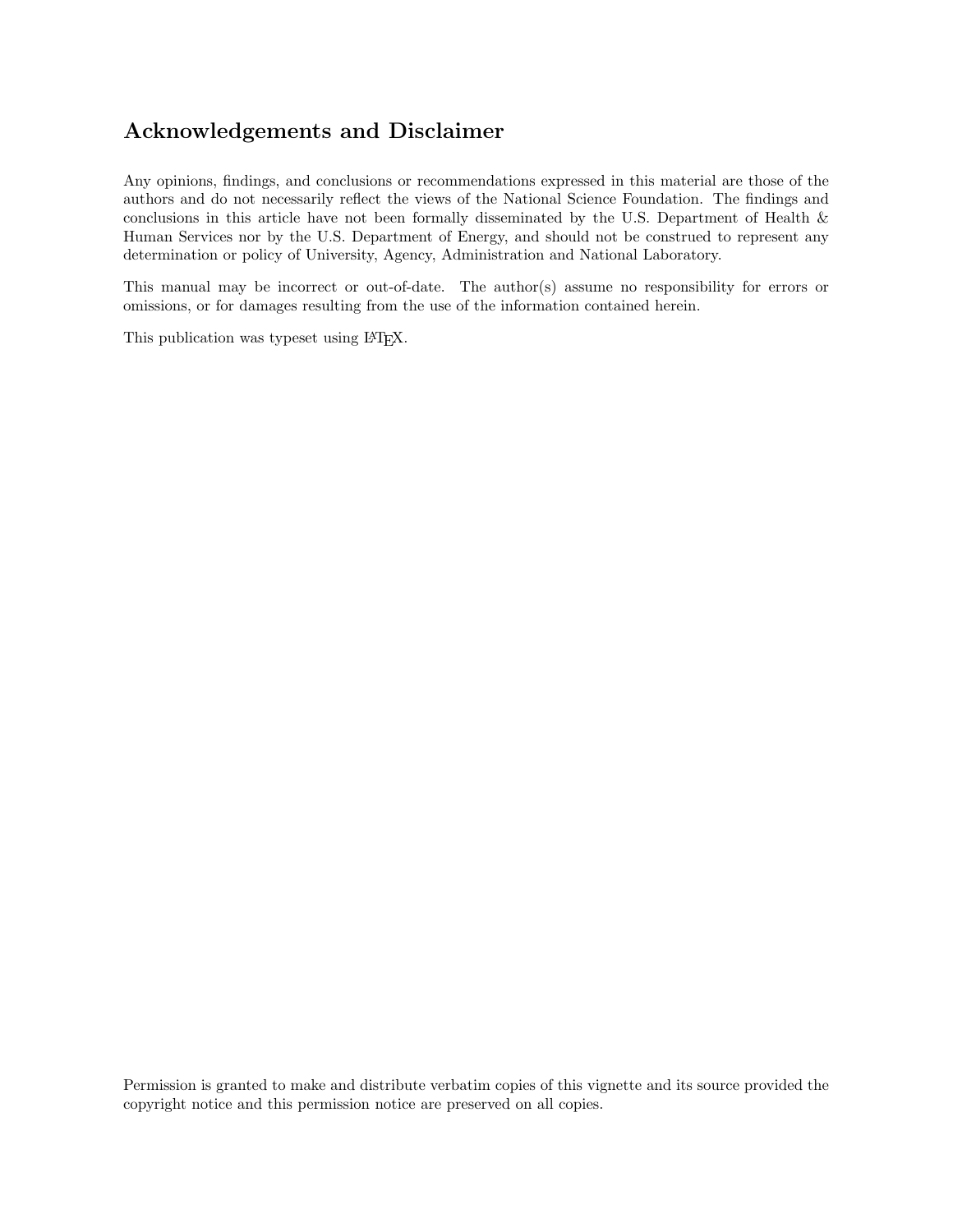## Contents

| 1 Introduction          |             |          |  |
|-------------------------|-------------|----------|--|
| 1.1                     |             |          |  |
|                         |             |          |  |
|                         | 2 For Users | $\bf{2}$ |  |
| 2.1                     |             |          |  |
| 2.2                     |             |          |  |
| <b>3</b> For Developers |             |          |  |
|                         |             |          |  |
|                         |             |          |  |
|                         |             |          |  |
| 4 Some Benchmarks       |             |          |  |
|                         |             |          |  |
|                         |             |          |  |
| <b>References</b>       |             |          |  |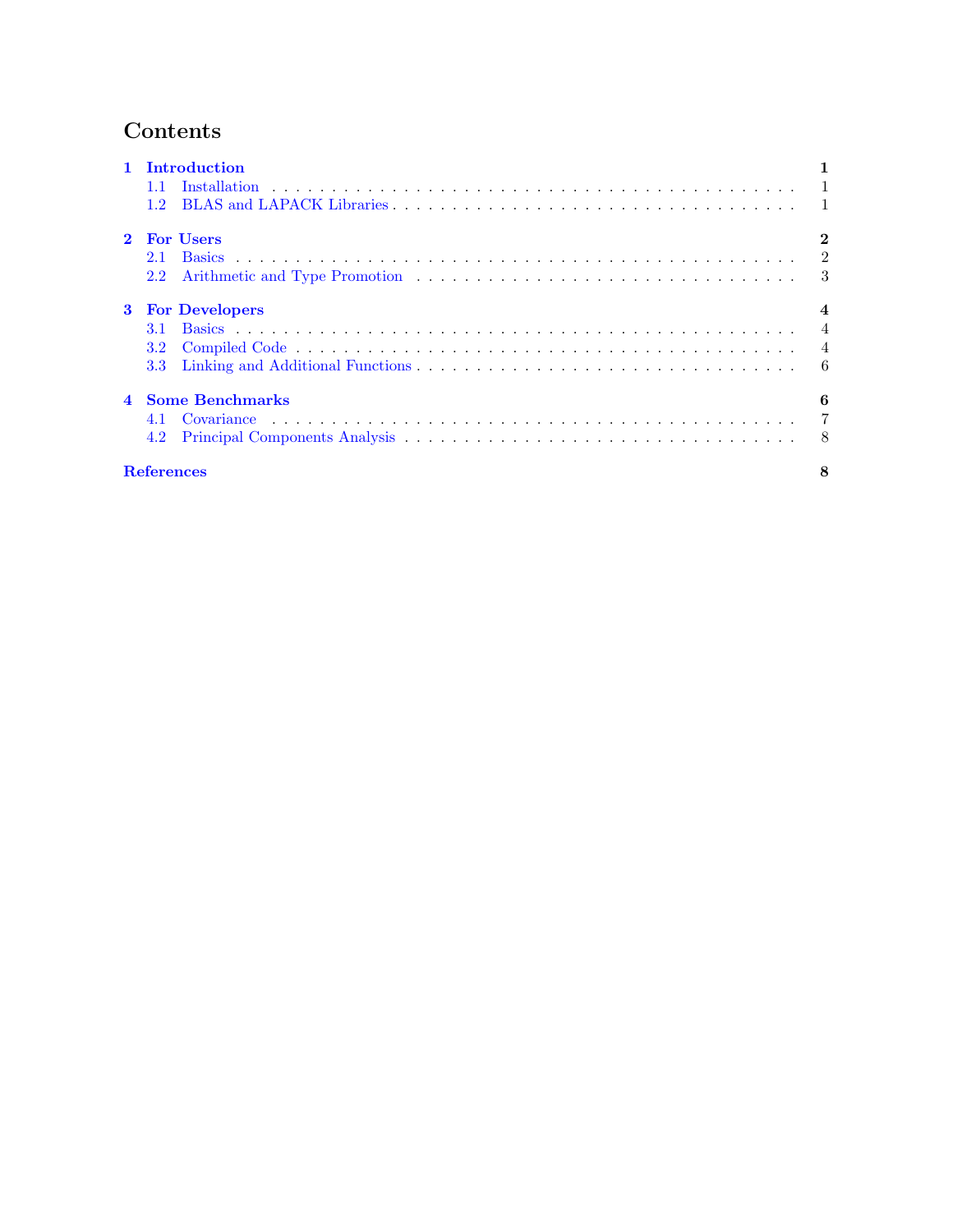## <span id="page-3-0"></span>1 Introduction

R has a "numeric" type for vectors and matrices. This type must be either integer or double precision. As such, R has no real ability to work with 32-bit floats. However, sometimes single precision (or less!) is more than enough for a particular task. The **float** package  $[9]$  extends R's linear algebra facilities to include single precision (float) data. Float vectors/matrices have half the precision of their "numeric"-type counterparts, for a performance vs accuracy trade-off.

The internal representation is an S4 class, which allows us to keep the syntax identical to that of base R's. Interaction between base types for binary operators is generally possible. In these cases, type promotion always defaults to the higher precision (more on this in Section [2.2\)](#page-5-0). The package ships with copies of the single precision 'BLAS' and 'LAPACK', which are automatically built in the event they are not available on the system.

### <span id="page-3-1"></span>1.1 Installation

You can install the stable version from CRAN using the usual install.packages():

```
install . packages ("float")
```
The development version is maintained on GitHub. You can install this version using any of the wellknown installer packages available to R:

remotes::install\_github("wrathematics/float")

Note that for best performance, you will need to build the package from source, either from the GitHub repository or from the CRAN source distribution. See Section [1.2](#page-3-2) for more details as to why a source installation is recommended.

## <span id="page-3-2"></span>1.2 BLAS and LAPACK Libraries

The linear algebra operations in the float package are handled by the BLAS and LAPACK [\[7,](#page-10-2) [2\]](#page-10-3). By default, R will not ship with the single precision versions of these functions, so we include a source code distribution within the package. This is the "reference" or NetLib implementation, which is not particularly efficient. Additionally, compiling these can take a very long time.

To take advantage of the enhanced run-time performance and reduced compilation times of using tuned BLAS/LAPACK with **float**, you will need to choose an implementation and install it. Typical implementations include **OpenBLAS** [\[12\]](#page-11-2), Intel **MKL** [\[6\]](#page-10-4), AMD **ACML** [\[1\]](#page-10-5), **Atlas** [\[11\]](#page-11-3), and Apple's **Accelerate** [\[3\]](#page-10-6). You can read more about using different BLAS implementations with R in the R Installation and Administration manual [\[10\]](#page-11-4).

Once you switch BLAS implementations with R, you will need to rebuild the float package from source.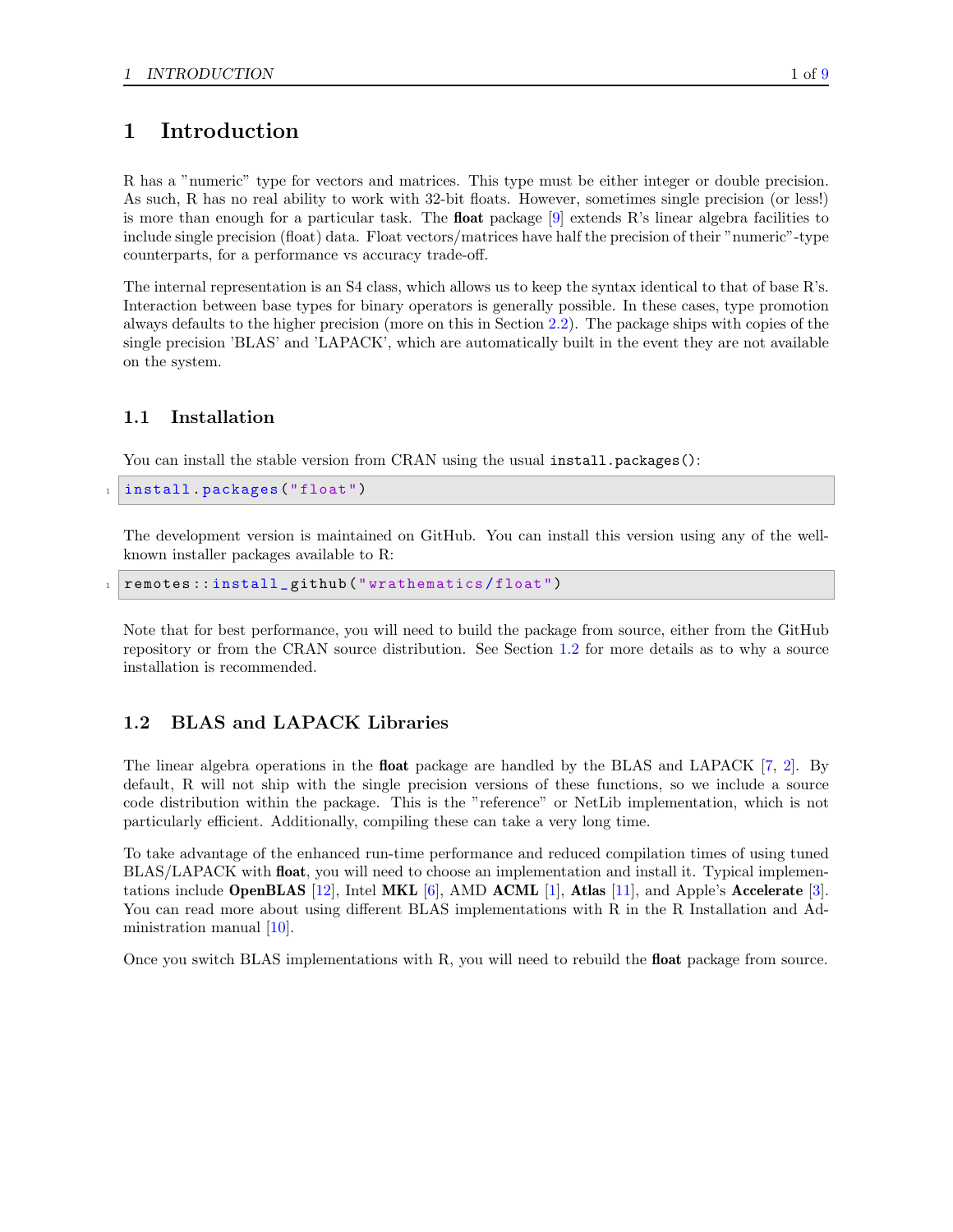## <span id="page-4-0"></span>2 For Users

#### <span id="page-4-1"></span>2.1 Basics

R does not have a 32-bit float type (hence the package). You can cast your data from integer/numeric to float using  $f1()$  (you can also cast a float to a numeric via  $db1()$ ):

```
1 library ( float )
2
_3 x = matrix (1:9, 3)4 x
\frac{1}{5} \frac{1}{4} \frac{1}{4} \frac{1}{5} \frac{1}{5} \frac{1}{5} \frac{1}{2} \frac{1}{5} \frac{1}{6} \frac{1}{3} \frac{1}{2}6 ## [1,] 1 4 7
7 \mid ## \quad [2,] \qquad 2 \qquad 5 \qquad 8\frac{1}{8} ## [3,] 3 6 9
9
_{10} s = fl(x)
11 \overline{S}_{12} ## # A float32 matrix: 3x3
\frac{1}{13} ## [, 1] [, 2] [, 3]
_{14} ## [1,] 1 4 7
15 \neq 14 [2,] 2 5 8
16 ## [3,] 3 6 9
```
This will of course require 1.5x the memory of the input matrix (storing it as both a double and as a float). For workflows requiring many operations, the memory savings will still be substantial. At this time, we do not have a reader, so casting is the best way to go. However, once you cast the matrix to a float, you can serialize it as usual with save() and/or saveRDS().

For testing or other cases where random matrices are needed (e.g., PCA via random normal projections  $[5]$ , we include several random generators. The functions  $\text{flrunif}()$  and  $\text{flrunif}()$  are somewhat like R's runif() and rnorm() in that they produce vectors (but also matrices) of floating point random uniform/normal values:

```
set.seed (1234)
2
_3 flrunif (5)4 ## # A float32 vector: 5
5 ## [1] 0.1137034 0.6222994 0.6092747 0.6233795 0.8609154
_6 flrunif (2, 3)7 ## # A float32 matrix: 2x3
\begin{bmatrix} 8 \end{bmatrix} ## \begin{bmatrix} 7 \end{bmatrix} \begin{bmatrix} 7 \end{bmatrix} \begin{bmatrix} 7 \end{bmatrix} \begin{bmatrix} 7 \end{bmatrix}9 \mid ## [1,] 0.640310585 0.2325505 0.5142511
10 ## [2 ,] 0.009495757 0.6660838 0.6935913
_{11} flrunif (5, min=10, max=20)
_{12} ## # A float32 vector: 5
13 ## [1] 15.44975 12.82734 19.23433 12.92316 18.37296
```
Arbitrary generators can be used with the flrand() interface. It behaves more like R's runif(), rnorm(), etc., except that it accepts a generator function for its first argument. For example:

```
flrand (generator=revp, n=5, rate=.1)_2 ## # A float32 vector: 5
```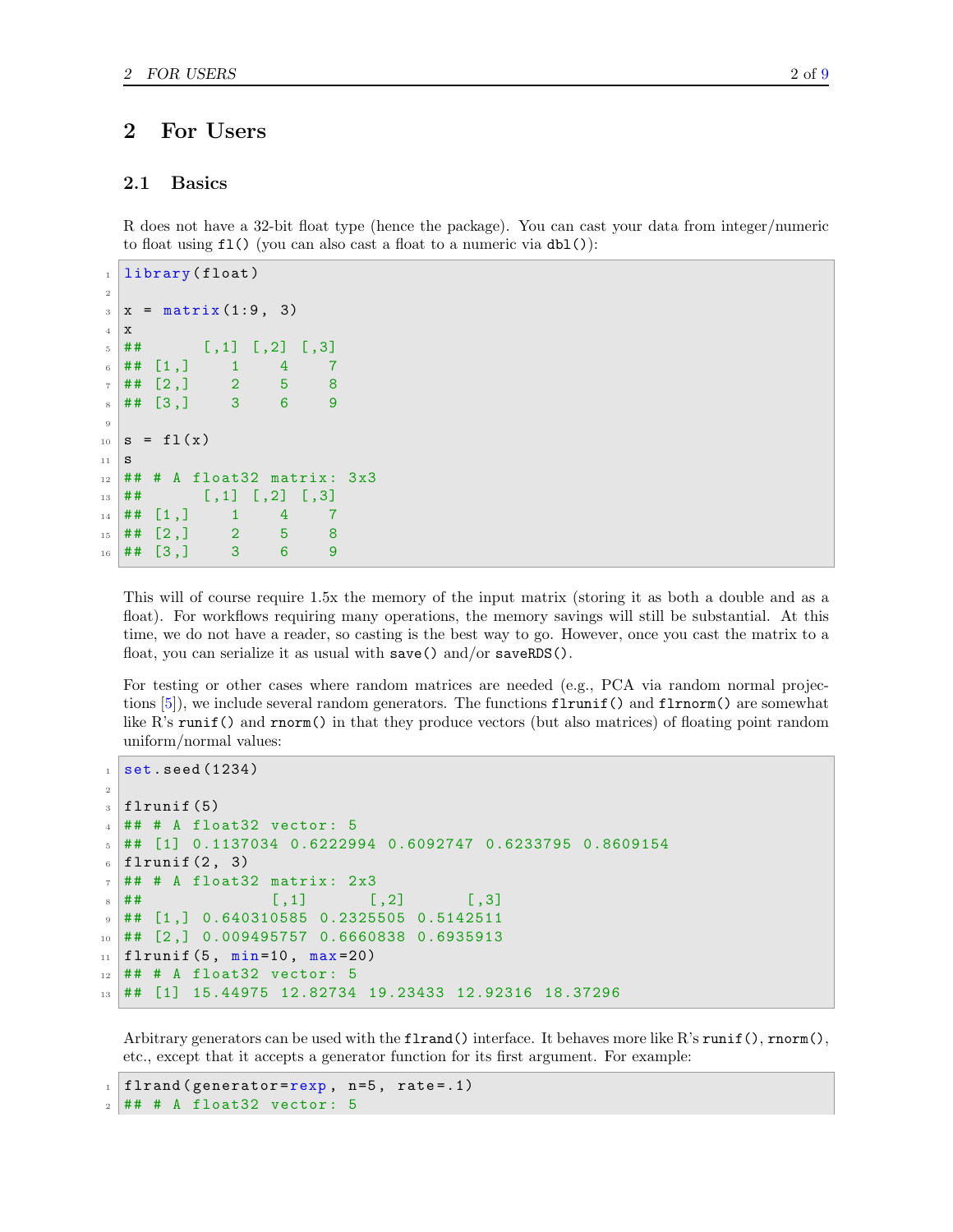```
3 ## [1] 8.624105 6.745913 8.380404 7.604303 18.800766
4 flrand (function (n) sample (5, size=n, replace=TRUE), 5)
5 ## # A float32 vector: 5
6 ## [1] 2 2 2 1 1
```
This is conceptually similar to first generating n random values and then casting them over to floats, but more memory efficient. The function processes the generator data in 4KiB chunks (for double precision generators).

#### <span id="page-5-0"></span>2.2 Arithmetic and Type Promotion

Perhaps a mistake in hindsight, but floats and numeric vectors/matrices will interoperate with each other in binary arithmetic operations. So you can multiply 2L, 2.0, and fl(2) in any binary combination you like. But the output will be determined by the highest precision; in fact, the arithmetic itself will be carried out in the highest possible precision. So adding a float matrix with a double matrix is really just adding 2 double matrices together after casting the float up (which uses quite a bit of additional memory) and returning a double matrix.

This even works for more complicated functions like %\*% (matrix multiplication). For example:

```
_1 set. seed (1234)2 \times = \text{matrix}(1:4, 2)_3 y = flrunif (2, 2)
 4
 5 x
 6 \sharp # [, 1] [, 2]
 7 \mid ## [1,] 1 3
 \frac{1}{8} ## [2,] 2 4
 9 y
_{10} ## # A float32 matrix: 2x2
\begin{bmatrix} 11 \end{bmatrix} ## [,1] [,2]
12 ## [1,] 0.1137034 0.6092747
13 ## [2,] 0.6222994 0.6233795
14
_{15} x % * % y
_{16} ## # A float32 matrix: 2x2
\frac{17}{4} # \frac{17}{4} \frac{1}{4} \frac{1}{1} \frac{1}{1} \frac{1}{1} \frac{1}{1} \frac{1}{1} \frac{1}{1} \frac{1}{1} \frac{1}{1} \frac{1}{1} \frac{1}{1} \frac{1}{1} \frac{1}{1} \frac{1}{1} \frac{1}{1} \frac{1}{1} \frac{1}{1} \frac{1}{1} \frac{1}{1} \frac{1}{118 ## [1 ,] 1.980602 2.479413
19 ## [2 ,] 2.716604 3.712067
20
21 storage mode(x) = "double"_{22} x % * % y
\frac{1}{23} ## [,1] [,2]
24 ## [1 ,] 1.980602 2.479413
25 ## [2 ,] 2.716605 3.712067
```
Long story short, be careful when mixing types.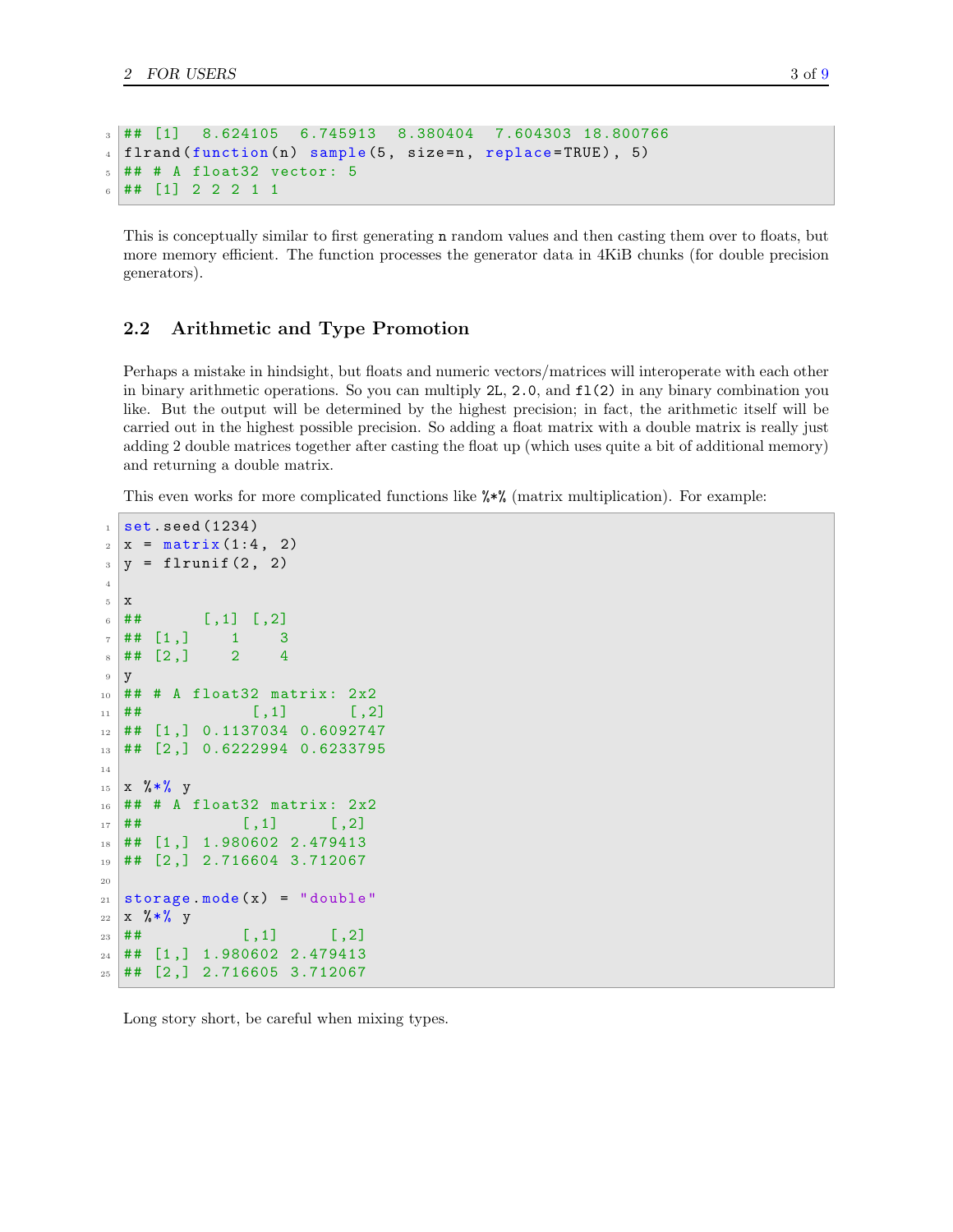## <span id="page-6-0"></span>3 For Developers

#### <span id="page-6-1"></span>3.1 Basics

A float32 matrix/vector is really a very simple S4 class. It has one slot, @Data, which should be an ordinary R integer vector or matrix. The values of that integer matrix will be interpreted as floats in the provided methods. If you wish to create your own method, say using C kernels or Rcpp [\[4\]](#page-10-8), then you will have to play the same game. More on that later.

To create a float32 object, use float::float32():

```
_{1} Data = 1:3
2 \times = float 32 (Data)
3 x
_4 \# \# A float32 vector: 3
5 ## [1] 1.401298e-45 2.802597e-45 4.203895e-45
```
To access the integer data of a float32, just grab the @Data slot:

> x@Data  $_2$  ## [1] 1 2 3

> In general there's no relationship between the integer vs float interpretations of the values residing in the same block of memory, with the exception of 0:

```
_1 \, | \, x = f1(0:3)2 \times 0Data
3 ## [1] 0 1065353216 1073741824 1077936128
_4 dbl (x+x)5 ## [1] 0 2 4 6
6(x+x) @Data
  7 ## [1] 0 1073741824 1082130432 1086324736
8 \times x @Data + x @Data
9 ## [1] 0 2130706432 NA NA
10 ## Warning message:
11 ## In x@Data + x@Data : NAs produced by integer overflow
```
So when creating new functionality not provided by existing float package methods, you will probably have to move to compiled code.

#### <span id="page-6-2"></span>3.2 Compiled Code

Using 32-bit floats from float in compiled code is not terribly difficult, but maybe a bit annoying. The general way to proceed for a 32-bit float x is:

- Pass x@Data (an integer) to .Call()
- Inside the  $C/C++$  function, use a float pointer to the integer data.
- Return from .Call() an integer vector/matrix.
- Put the return from .Call() (say ret) in the float S4 class: float32(ret).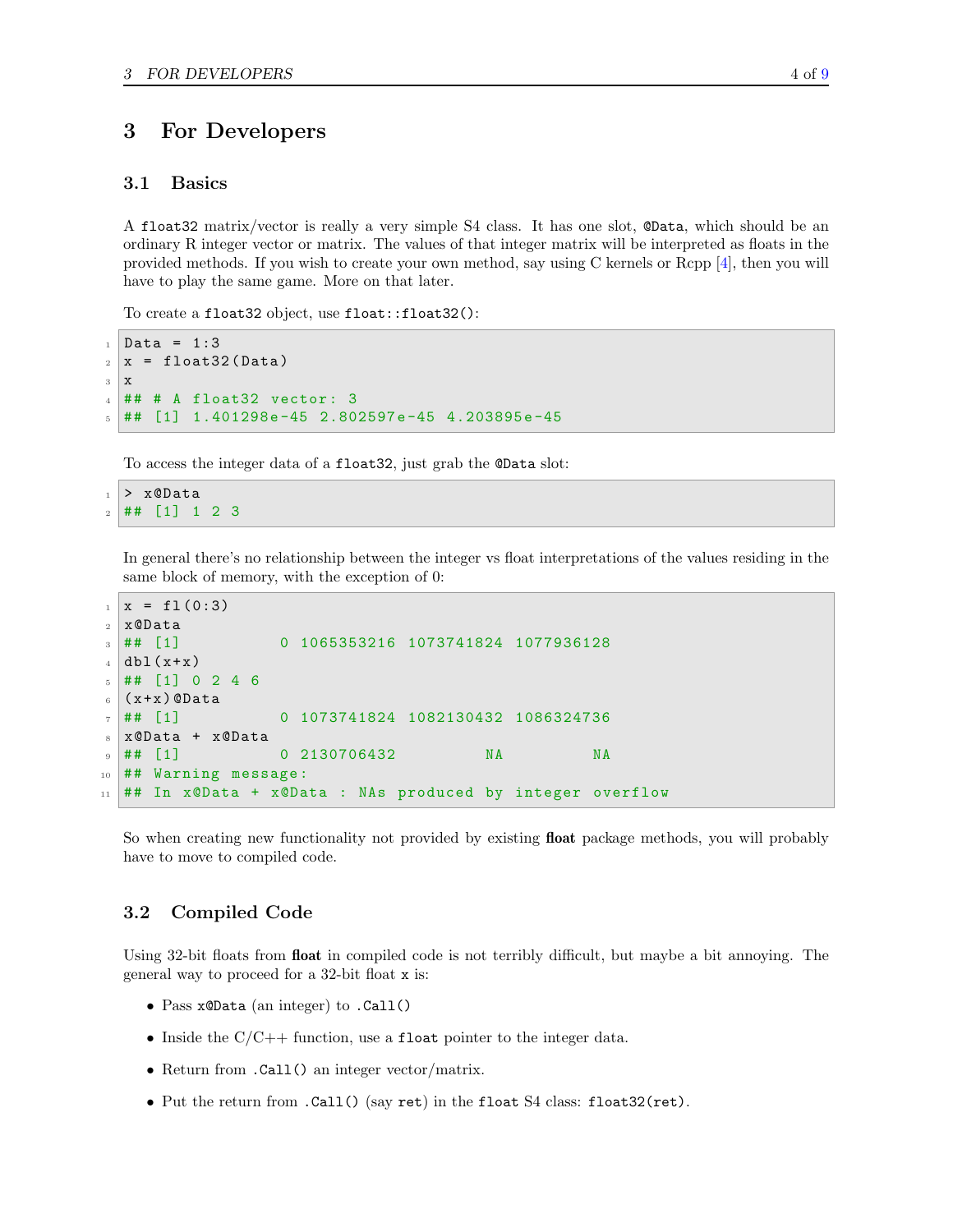One can access the data with the FLOAT() macro. If writing an R package, add float to the LinkingTo list in the package DESCRIPTION file. Then add #include <float/float32.h> and the macro will be available. If you are working outside the construct of a package (not recommended), then you can define the macro as follows:

 $# define FLOAT(x) ((float*) INTEGER(x))$ 

This is the "DATAPTR" way of doing things, similar to REAL() for double precision and INTEGER for ints. There is no Rcpp-like idiom for floats similar to NumericVector and NumericMatrix at this time.

Here's a basic example of how one would create a new function add1() (ignoring that we could just do x+1) using C. We will do this outside of a package framework for simplicity of demonstration, but again, it is recommended that you use the LinkingTo way mentioned above.

add1.c

```
1 #include <Rinternals.h>
_2 #include \langle R.h \rangle3
  # define FLOAT(x) ((float*) INTEGER(x))5
6 SEXP R_add1 (SEXP x_)
7 \mid \mathbf{f}SEXP ret;
9 PROTECT (ret = allocVector (INTSXP, 1));
10
_{11} float *x = FLOAT(x_);
_{12} FLOAT (ret) [0] = x [0] + 1.0f;
13
_{14} UNPROTECT (1);
15 return ret;
16 }
```
Note that using INTEGER(ret)[0] instead of FLOAT(ret)[0] on line 12 above is not correct. That would first cast the value to an integer before storing the data. Then back at the R level, once put in the float32 class, that integer value would be treated as though it were a float. If that explanation doesn't make sense, try modifying the above to the wrong thing and see what happens.

We can build that function with R CMD SHLIB add1.c, and then call it via:

add1.r

```
dyn. load ("add1.so")
_2 | library (float)
3
_4 add1 = function (x)5 \mid \mathbf{f}6 ret = .Call ("R_add1", x@Data)7 float 32 (ret)
8 }
9
_{10} add1 (fl (1))
_{11} ## # A float32 vector: 1
12 \mid ## [1] 2
_{13} add1 (fl (pi))
```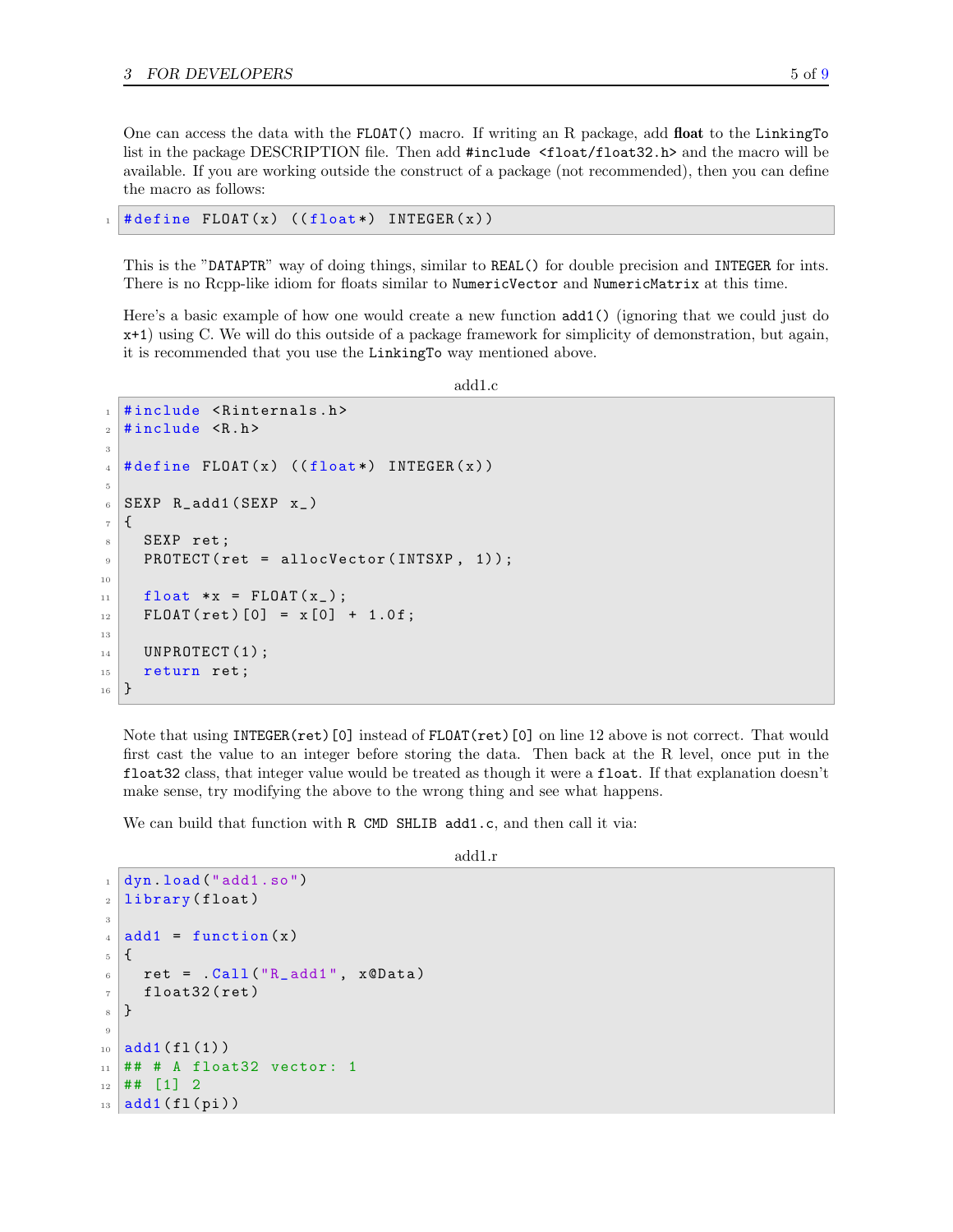```
_{14} ## # A float32 vector: 1
15 ## [1] 4.141593
```
Like I said, not really difficult, but annoying.

#### <span id="page-8-0"></span>3.3 Linking and Additional Functions

If you are writing  $C/C++$  code on single precision vectors and matrices, there is a good chance that you will need to link with the **float** package. For sure if you want to efficiently do linear algebra (say via BLAS/LAPACK or you are using the float interface from Armadillo via RcppArmadillo [?]), you will need to do this for CRAN safety $^1$  $^1$ . To do this, you will need to set the LDFLAGS line of your  $\texttt{src/Makevars}$ file to include something like this:

```
FLOATLIBS = '\frac{8}{R}HOME}/\{hins\}R\_ARCH_BIN}/Rscript \text{script } t - e "float ::: ldflags ()"
```
 $PKGLLBSS = $(LAPACKLIBS) $(BLAS_LIBS) $(FLIBS) $(FLOATLIBS)$$ 

By default, float:::ldflags() will try to dynamically link on Linux and Mac, but you can force static linking via float:::ldflags(static=TRUE). In my opinion, dynamic linking is preferential, but you are free to make up your own mind about that. However, dynamic linking to an R package shared library is (I think?) impossible on Windows. So Windows will always statically link.

In addition to BLAS and LAPACK symbols, there are a few helpers available. First, we include float values NA\_FLOAT and R\_NaNf, which are 32-bit analogues to NA\_REAL and R\_NaN.

```
int ISNAf (const float x);
int ISNANf(const \text{float } x);
```
which you can find in the float/float32.h header.

Finally, we also provide  $float:::cppflags()$  for the PKG\_CPPFLAGS include flags. But using the LinkingTo field should usually be sufficient (i.e., you don't need it most of the time). One notable exception is if you are doing something goofy with a different compiler, like nvcc where you may need to explicitly pass the include flags.

### <span id="page-8-1"></span>4 Some Benchmarks

We will be examining two common applications from statistics which are dominated by linear algebra computations: covariance and principal components analysis. The setup for each of these benchmarks is:

```
_1 library (float)
2 library (rbenchmark)
3 set. seed (1234)4
_5 reps = 5cols = c("test", "replications", "elapsed", "relative")
7
 m = 7500
```
<span id="page-8-2"></span><sup>&</sup>lt;sup>1</sup>If you are just working on your own machine and linking with high-performance BLAS/LAPACK, then no linking is necessary. For portability, you need to link.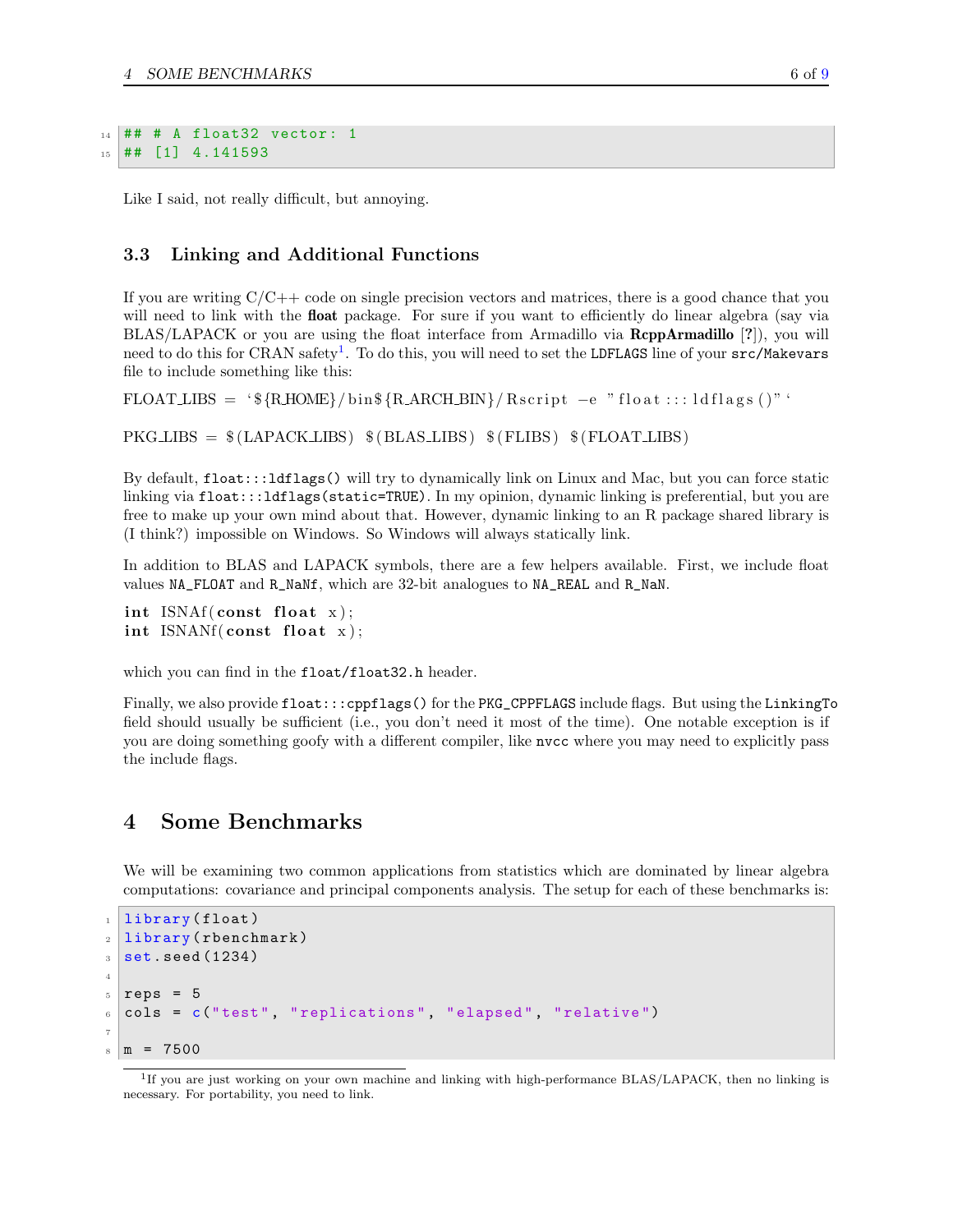$9 \mid n = 500$  $_{10}$  x = matrix (rnorm  $(m*n)$ , m, n)  $_{11}$  s = fl(x)

All benchmarks were performed using 2 cores of on an Intel Core i5-5200U (2.20GHz CPU) laptop running Linux and:

- gcc 7.2.0
- R version  $3.4.2$
- libopenblas 0.2.20

Note that the benchmarks are highly dependent on the choice of BLAS library and hardware used. The cache sizes for this machine are:

```
1 memuse:: Sys.cachesize()
_{2} ## L1I: 32.000 KiB
3 \mid ## L1D: 32.000 KiB
4 \mid ## L2: 256.000 KiB
5 \# # \ L3: 3.000 \ MiB
```
#### <span id="page-9-0"></span>4.1 Covariance

Since covariance is just the crossproducts matrix  $x^T x$  on mean-centered data, we can very easily create a custom covariance function:

```
\texttt{custom}(x)2 \mid \mathbf{E}s = scale(x, TRUE, FALSE)\frac{4}{4} crossprod (s) / max (1L, nrow (x)-1)
5}
```
This function will work for numeric inputs as well as 32-bit floats. We can compare these two cases against R's internal covariance function:

```
benchmark ( custcov (x), custcov (s), cov(x), replications=reps, columns=
    cols )
2 ## test replications elapsed relative
3 \#43 cov(x) 5 8.113 43.385
4 \# 2 \text{ cut to } (s) 5 0.187 1.000
\frac{1}{5} ## 1 custcov(x) \frac{1}{2} 5 0.719 3.845
```
R's cov() is clearly not designed with performance in mind. The performance difference between the custcov(s) (float) and custcov(x) (double) calls should only be about 2x. The higher performance we see is likely due to the fact that our implementation of  $scale()$  is better than R's. We can compare this to a highly optimized implementation of covariance, namely  $\text{covar}()$  from the **coop** package [\[8\]](#page-11-5):

```
1 benchmark ( custcov (s), coop :: covar (x), replications=reps, columns=cols)
2 ## test replications elapsed relative
\frac{1}{3} ## 2 coop::covar(x) 5 0.358 1.817
\frac{4}{4} ## 1 custcov(s) 5 0.197 1.000
```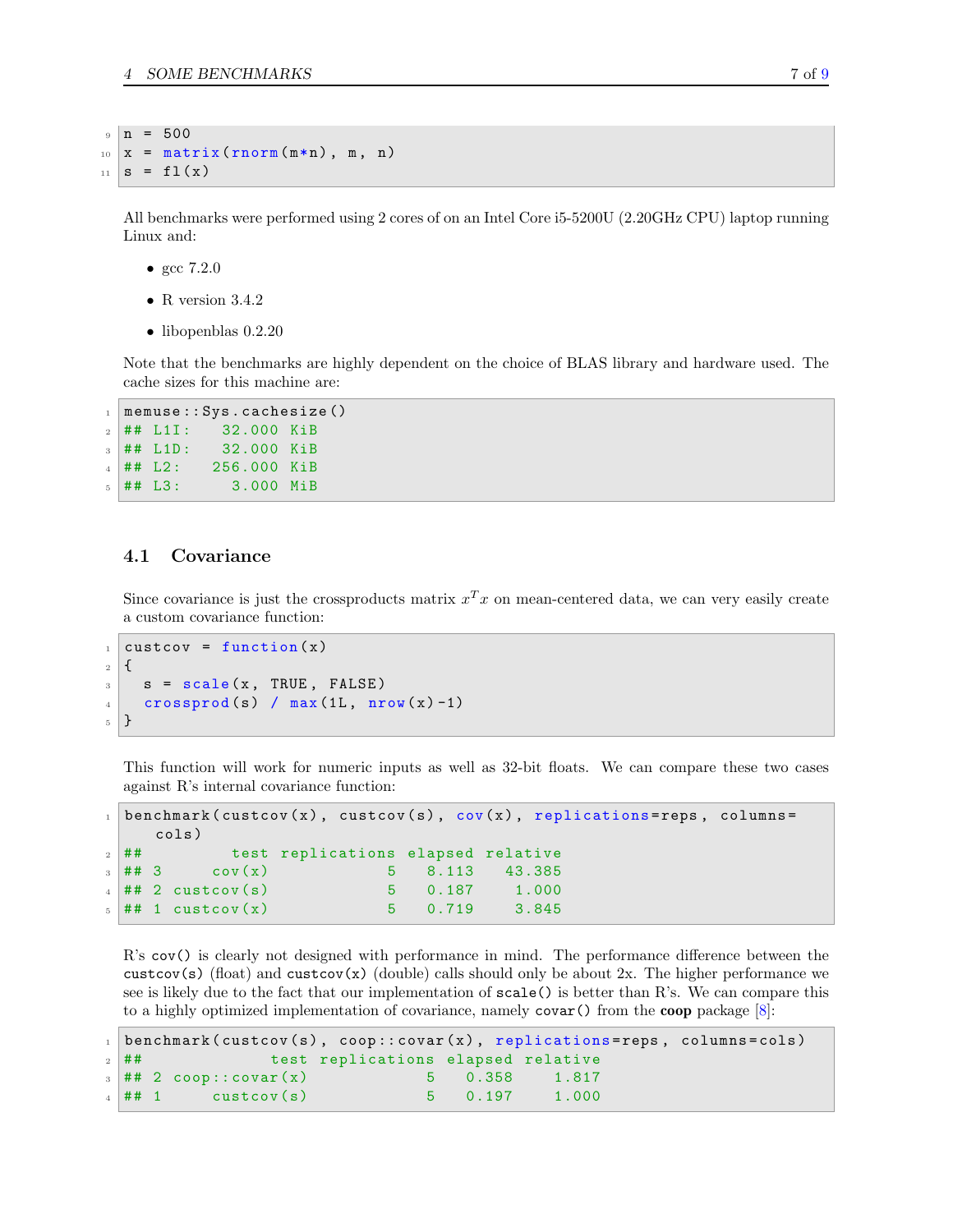This looks more in line with what we would expect moving from double to single precision.

#### <span id="page-10-0"></span>4.2 Principal Components Analysis

PCA is just SVD with some statistical window dressing:

```
_1 pca = function (x)
2 \mid \mathbf{E}\beta p = svd(scale(x, TRUE, FALSE), nu=0)
4 \text{ p$d = p$d / max(1, sqrt(nrow(x) - 1))}5 names (p) = c ("sdev", "rotation")
6
7 p
8 }
```
Once again, our function will work for both numeric inputs as well as 32-bit floats. We again compare the performance of these two cases against R's internal function (in this case,  $\text{prcomp}()$ ):

```
benchmark ( pca(x), pca(s), prcomp(x), replications = reps, columns = cols)2 ## test replications elapsed relative
\frac{1}{3} ## 2 pca(s) 5 1.592 1.000
4 \#4 3 pca(x) 5 3.663 2.301
 5 ## 1 prcomp (x) 5 4.293 2.697
```
<span id="page-10-1"></span>Again, our improved scale() implementation is giving an edge (and possibly because prcomp() is doing more useful work, as opposed to  $cov() \dots$ , although it is much less pronounced here since the SVD calculation is dominating. Indeed, the overall run time is roughly 10x higher here for the single precision PCA case compared to the single precision covariance calculation.

## References

- <span id="page-10-5"></span><span id="page-10-3"></span>[1] AMD. Core math library (acml). URL http://developer. amd. com/acml. jsp, 2012.
- [2] Edward Anderson, Zhaojun Bai, Christian Bischof, L Susan Blackford, James Demmel, Jack Dongarra, Jeremy Du Croz, Anne Greenbaum, Sven Hammarling, Alan McKenney, et al. LAPACK Users' guide. SIAM, 1999.
- <span id="page-10-8"></span><span id="page-10-6"></span>[3] Apple. Accelerate. URL https://developer.apple.com/documentation/accelerate, 2017.
- [4] Dirk Eddelbuettel and Romain François. Rcpp: Seamless R and C++ integration. Journal of Statistical Software, 40(8):1–18, 2011.
- <span id="page-10-7"></span>[5] Nathan Halko, Per-Gunnar Martinsson, and Joel A Tropp. Finding structure with randomness: Probabilistic algorithms for constructing approximate matrix decompositions. SIAM review, 53(2):217–288, 2011.
- <span id="page-10-4"></span>[6] Intel Corporation. Intel Math Kernel Library (Intel MKL). [http://software.intel.com/en-us/](http://software.intel.com/en-us/intel-mkl) [intel-mkl](http://software.intel.com/en-us/intel-mkl).
- <span id="page-10-2"></span>[7] Chuck L Lawson, Richard J. Hanson, David R Kincaid, and Fred T. Krogh. Basic linear algebra subprograms for fortran usage. ACM Transactions on Mathematical Software (TOMS), 5(3):308–323, 1979.